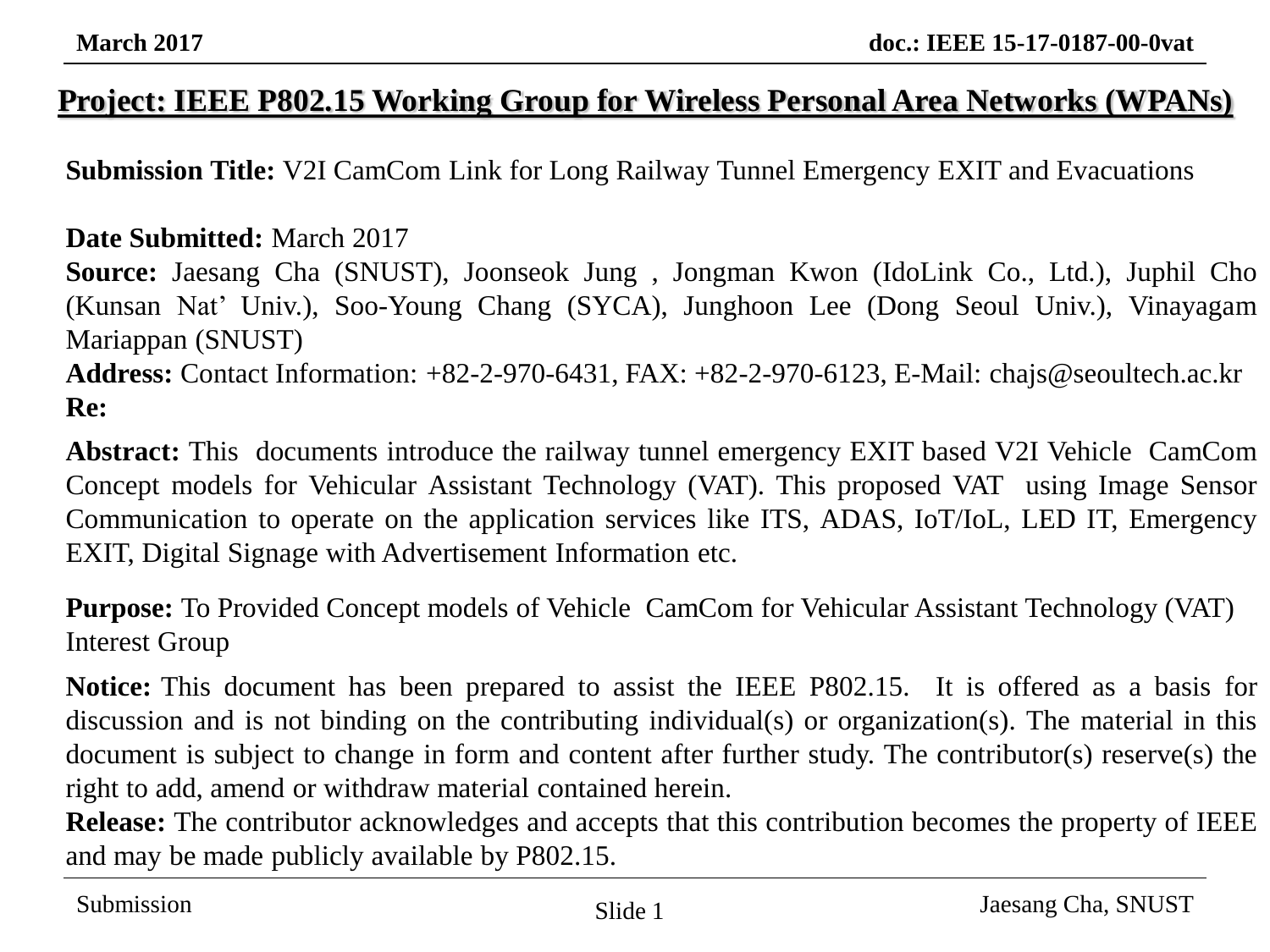# **Contents**

- Railway Tunnels Emergency EXIT
- Problems and Safety Measures in Railway Tunnels
- Railway Tunnel Emergency EXIT-CamCom Link
- Conclusion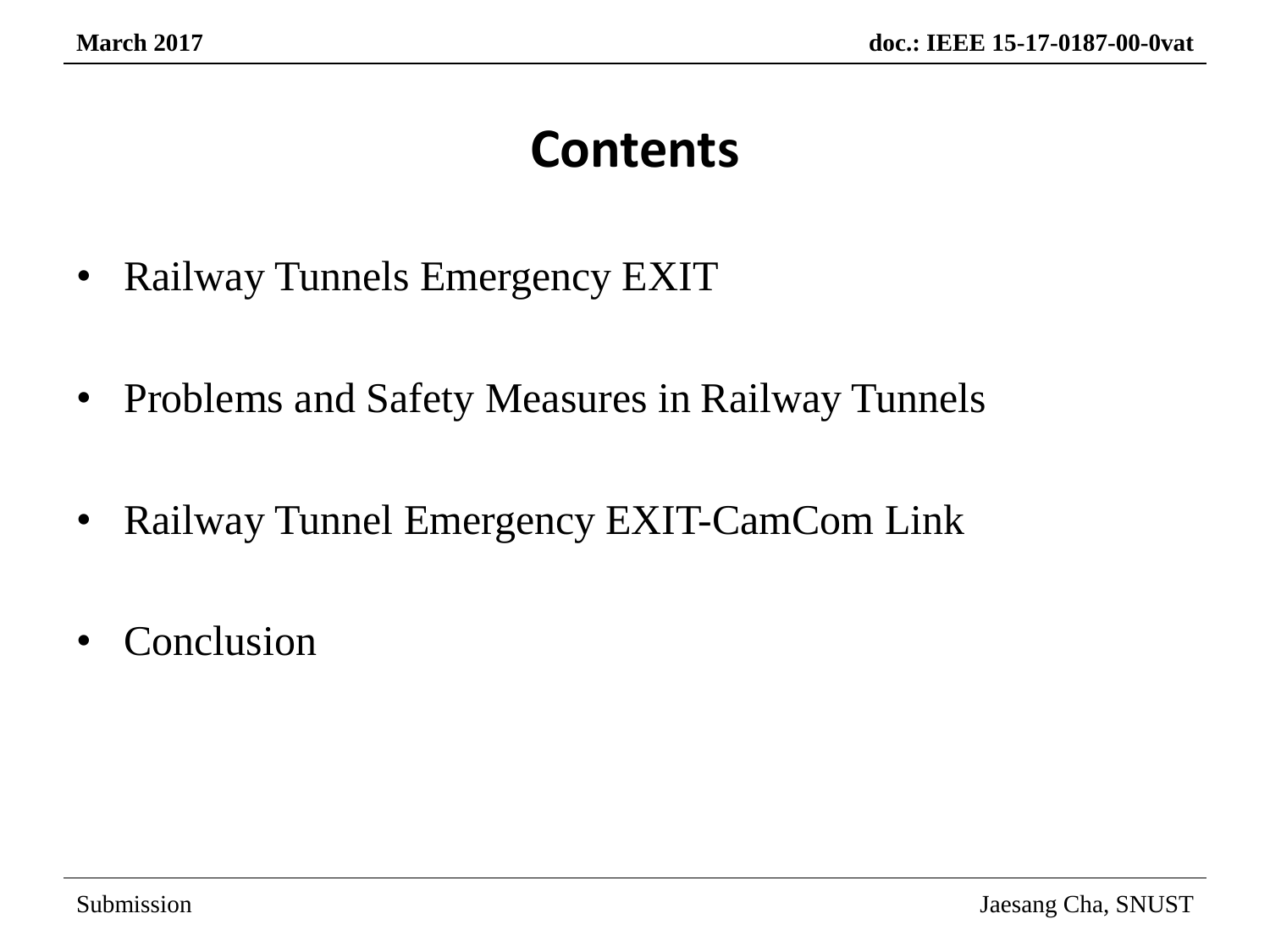# **Railway Tunnels Emergency EXIT**

- Road Tunnel Emergency Conditions
	- Collision and Derailment
	- Fire and Explosion
	- Toxic GAS release
	- Natural disasters
- Emergency Aids in Road Tunnel
	- Smoke control Natural ventilation
	- Emergency exit and rescue access ventilation
	- Lighting system
	- Escape signs in tunnels
	- Communication and alarm system
	- Operation and traffic management
	- Fire suppression
	- General safety equipment

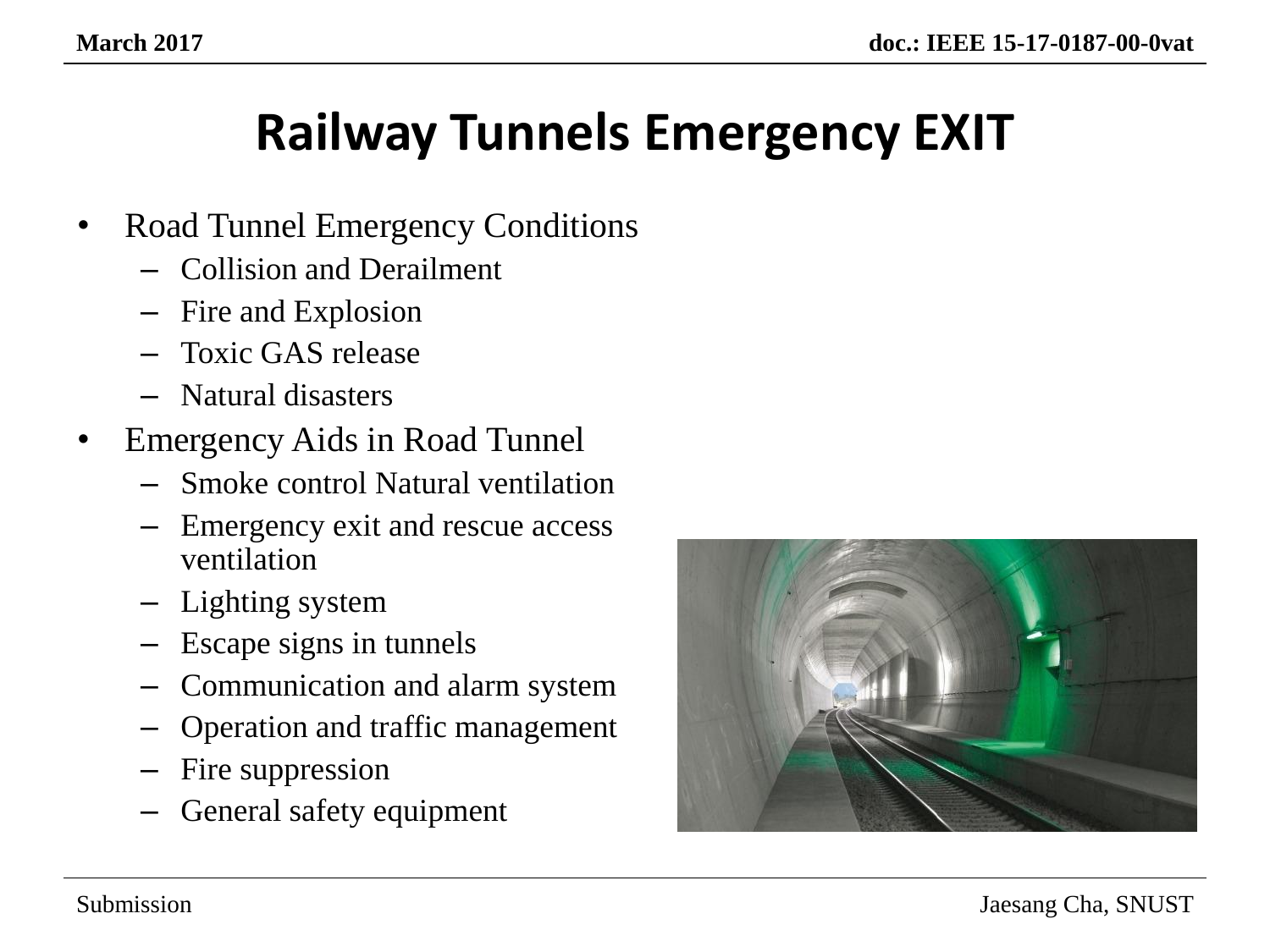### **Problems and Safety Measures in Railway Tunnels**

- Possible Problems in Road Tunnel at Emergency Conditions
	- Accessibility of emergency walkways
	- Accessibility and usability of emergency phones and emergency telephone boxes
	- Locating the emergency exits
	- Opening the emergency exit doors
- Safety Measures in Road Tunnels
	- Emergency passenger exit
	- Emergency access for rescue staff
	- Drainage of flammable liquids
	- Open areas

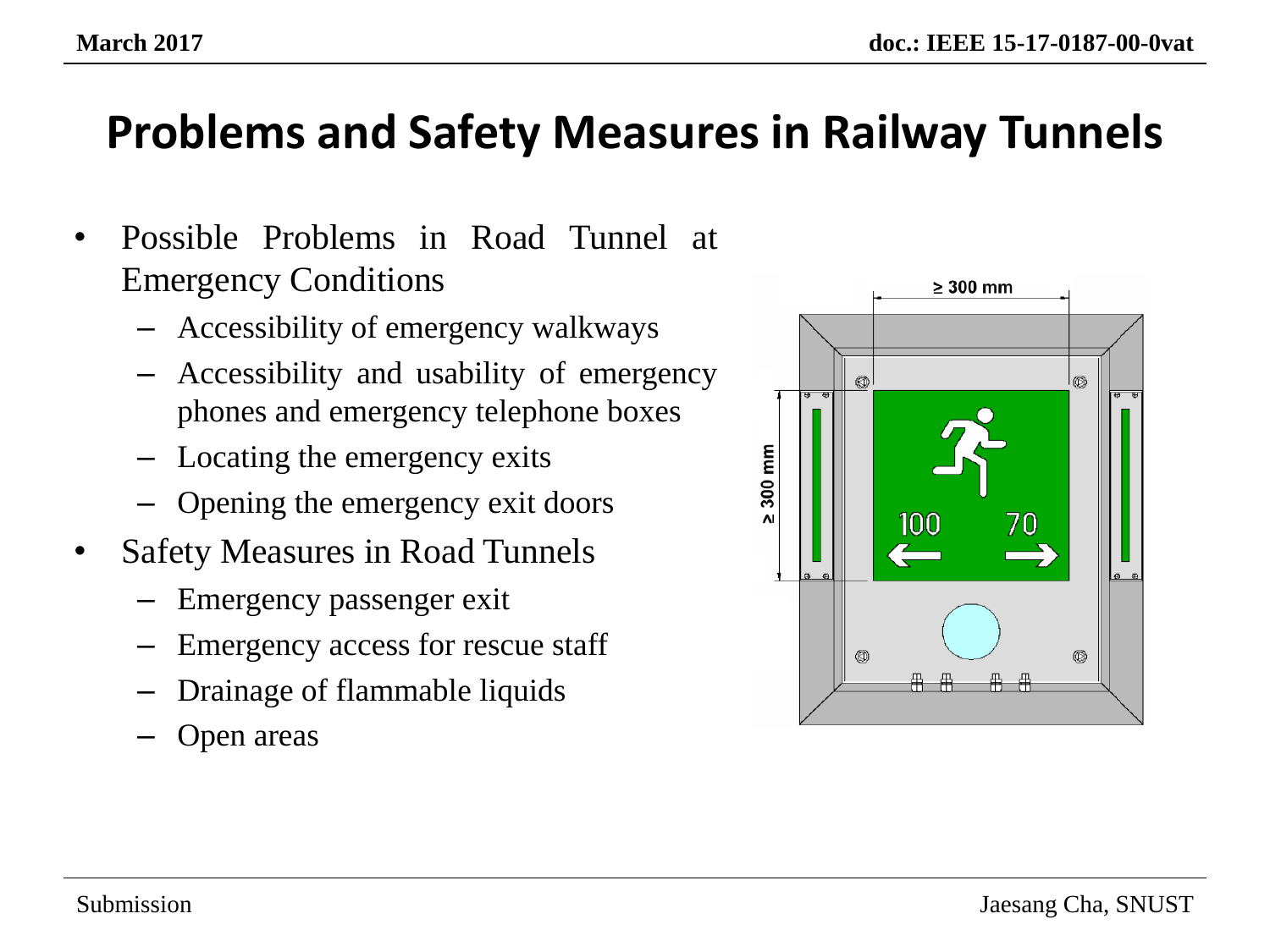V2I Emergency EXIT - CamCom Link



- V2I CamCom Link between Railway Tunnel Emergency EXIT and Rail Front View Camera
	- Emergency EXIT used for Indicating Tunnel emergency EXIT route as well as Emergency LED based CamCom Tx
	- Uses Modulation Techniques
		- OOK
		- Multilevel PPM
		- Inverted PPM
		- Sub Carrier PPM
		- DSSS SIK
	- Rail Tracking Emergency EXIT sing Front view camera work as Rx
	- Rail Tunnel Tx Transmits
		- <sup>□</sup> Exit Locations, Location to Travel to get main entrance, direction to travel and Tunnel Environment Conditions Informations
		- Location Informations
		- Real-Time Traffic Informations Inside Tunnel and Near Area
		- First Aid Information
		- Near by Fire Station, Hospitals informations
	- Provide high end evacuation assistance information to escape and ensures railway human safety measures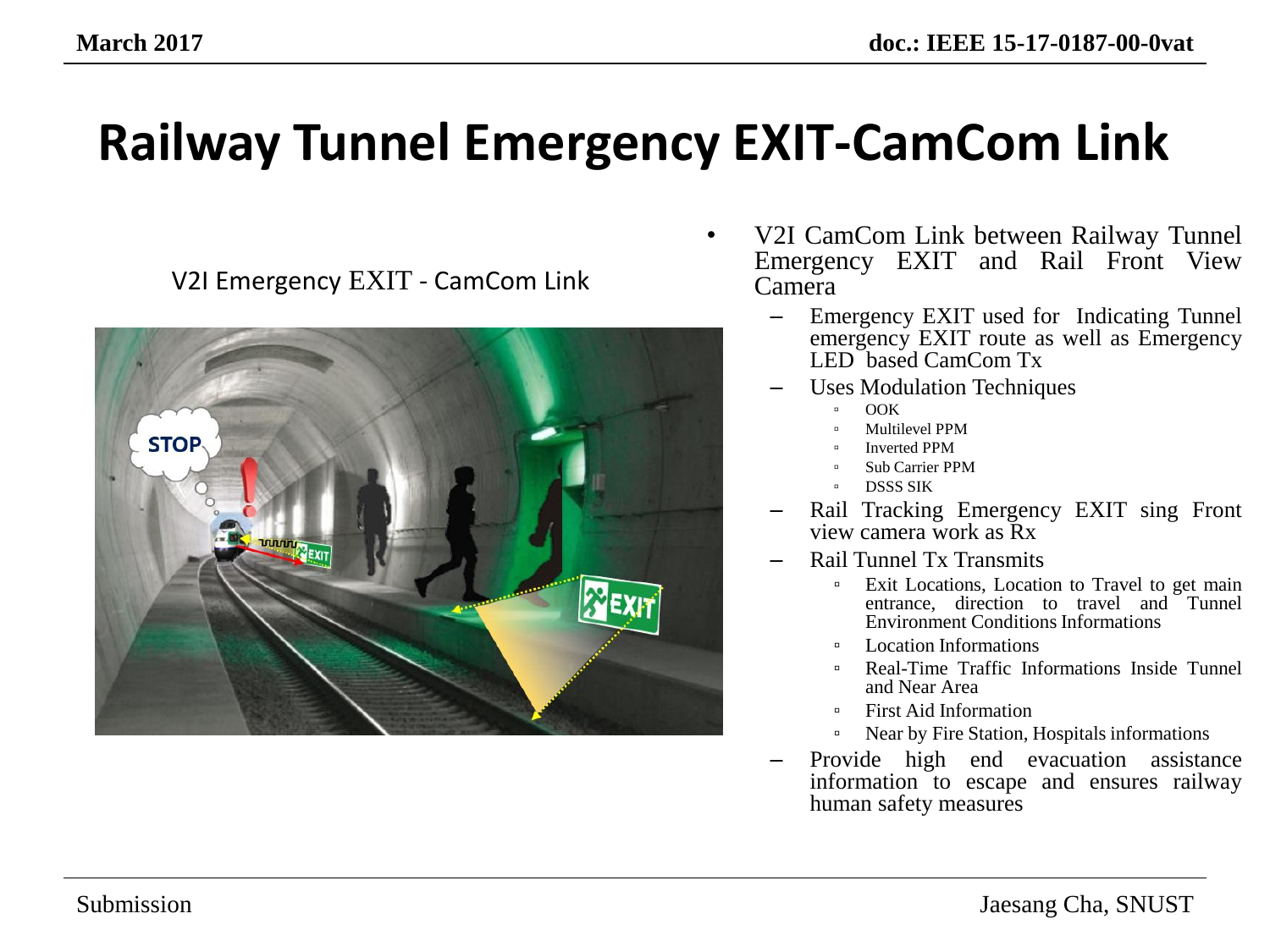# **Railway Tunnel SLOW Sign-CamCom Link**

V2I Slow Sign - CamCom Link



- Advantages
	- Provides Safety Evacuation Assistance
	- Real-Time Environmental Condition Information Sharing
	- Guides to Emergency First Aid **Centers**